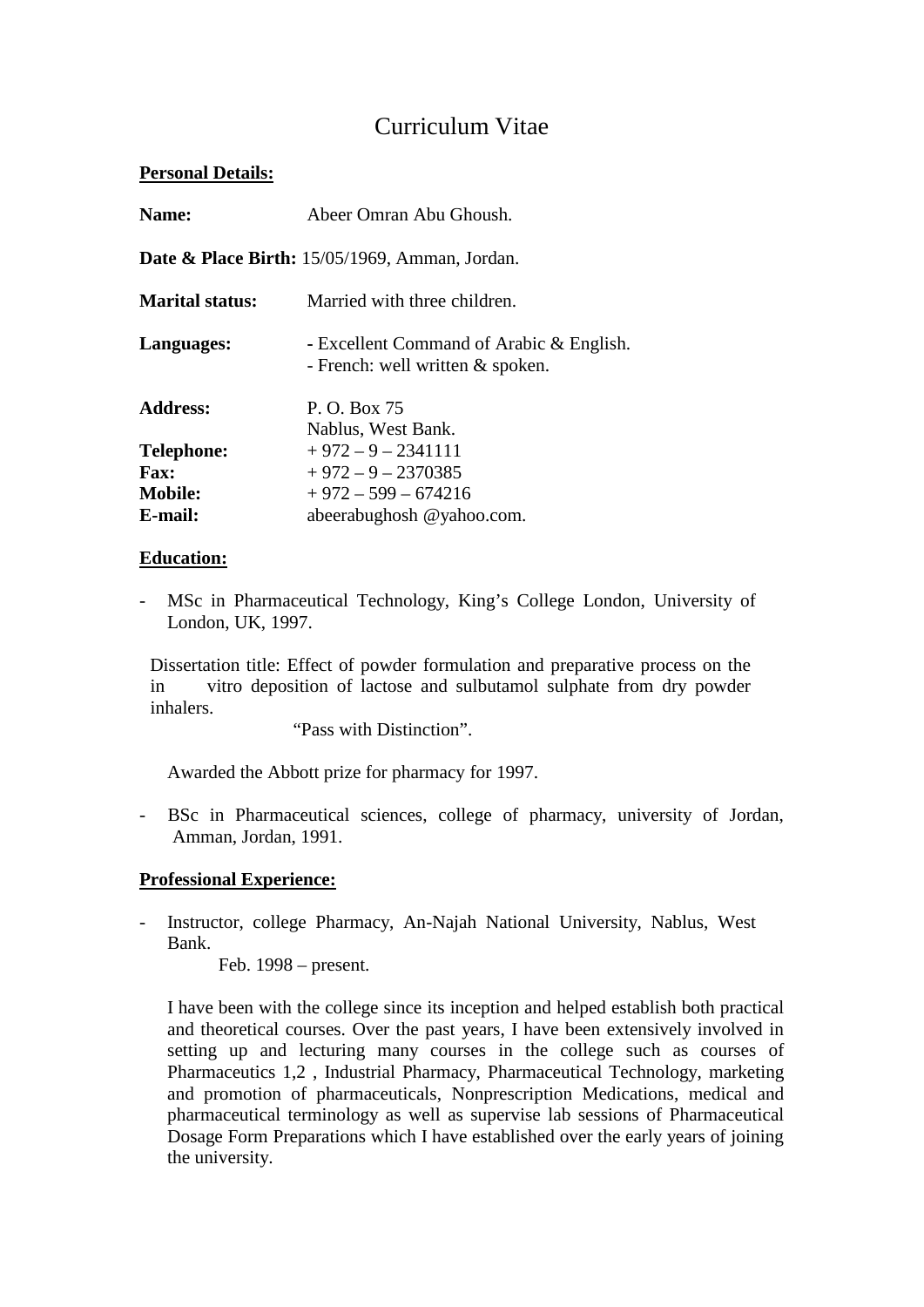- Teaching and research assistant, college of pharmacy, Petra University, Amman, Jordan.

Sep. 1994 – Feb. 1998.

I have worked as a teaching and research assistant and helped in establishing practical lab sessions of Industrial Pharmacy, Phytochemistry, and Pharmacognosy as well as conduct research with working professors on various topics of dosage form delivery systems.

- Pharmacist in charge, Al-Rabieh Pharmacy, Amman, Jordan. May 1992 – Sep.1994 Duties: Responsible Pharmacist.
- Formulation scientist, Research and development department, Hikma Pharmaceuticals, Amman, Jordan. July 1991 – May 1992

I was responsible for development of new drug formulations of various dosage forms and drug delivery systems, follow up of scale up and production batches as well as trouble shooting in production department.

#### **Specialized Training Courses:**

-Attended a course in "Good Manufacturing Practice" and "Good Laboratory Practice" An-Najah National University, Aug. 2000.

-International computer driving license course (ICDL), An-Najah National University, Sep.2004-Jan. 2005.

### **Major Conferences and seminars:**

- **-** The 2nd International conference of the faculty of pharmacy, Amman, Jordan, October 2001.
- Palestinian Pharmacists Conference, Nablus, West Bank, May 1999. Presented a paper on regulatory aspects of drugs in Palestine.
- Drug Delivery To The Lung Conference, London, UK, 1999. Presented a paper on effects of powder formulation and preparative process on the in - vitro deposition of lactose and salbutamol sulphate from dry powder inhalers.
- Palestinian Pharmacists Conference, Birzeit, West Bank, May 1998. Presented a paper on formulation factors affecting delivery of salbutamol sulphate and lactose from dry powder inhalers.